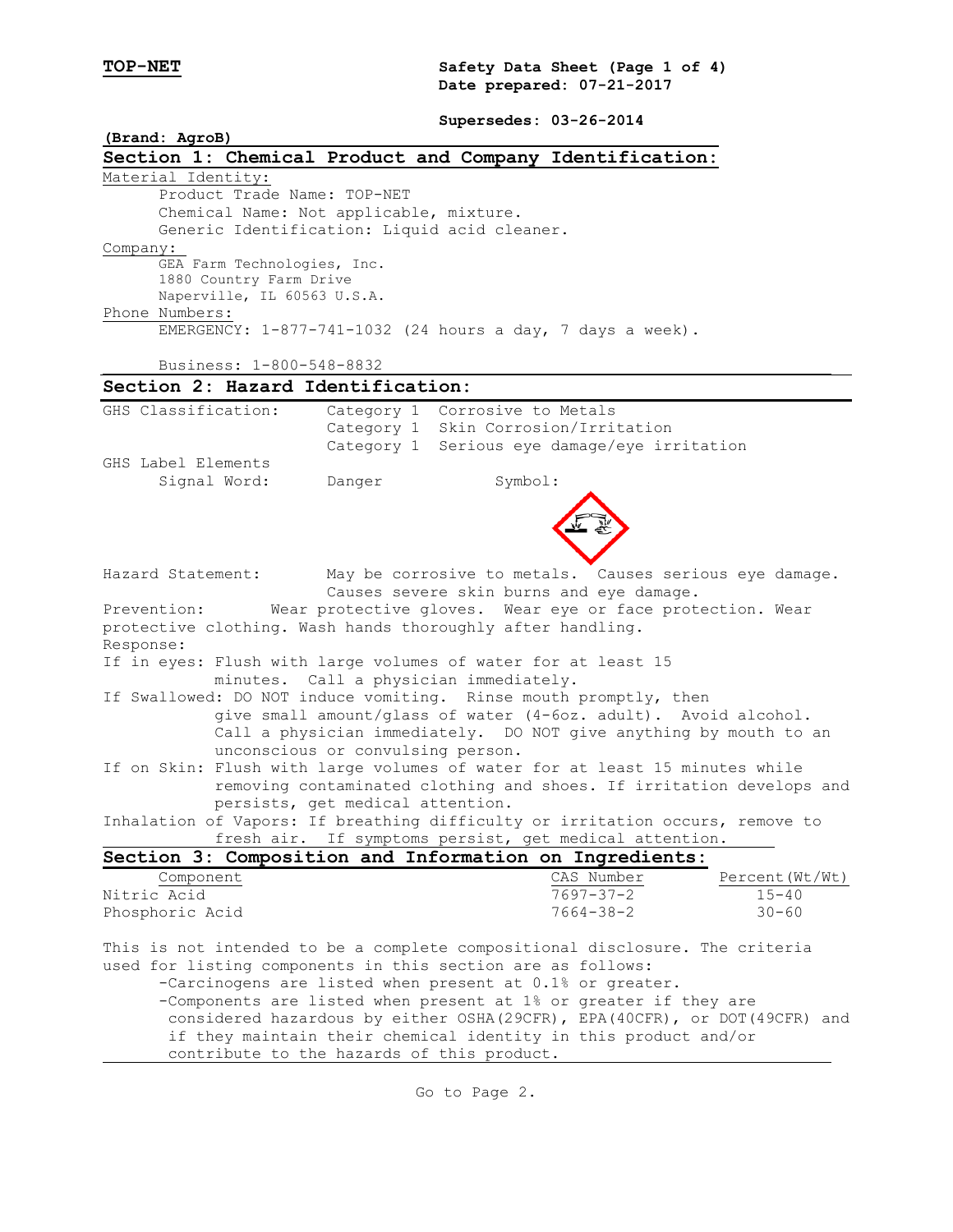## **Section 4: First Aid Measures:**

- If in Eyes: Flush with large volumes of water for at least 30 minutes. Call a physician immediately.
- If Swallowed: DO NOT induce vomiting. Rinse mouth promptly then give small amount/glass of water (4-6 oz. child/ 10-12 oz. adult). Avoid alcohol. Call a physician immediately. DO NOT give anything by mouth to an unconscious or convulsing person.
- If on Skin: Flush with large volumes of water for at least 15 minutes while removing contaminated clothing and shoes. If irritation develops and persists, get medical attention.
- Inhalation of Vapors: If breathing difficulty or irritation occurs, remove to fresh air. If symptoms persist, get medical attention.
- FOR ASSISTANCE WITH MEDICAL EMERGENCY (24 hours a day, 7 days a week), CALL: 1-877-741-1032

#### **Section 5: Fire Fighting Measures:**

Flash Point(test method): Not applicable.

Flammable Limits: Upper-not applicable; Lower-not applicable.

Extinguishing Media: Use media appropriate for surrounding material. Special Fire Fighting Procedures: Where there is potential for exposure, wear

impervious clothing and self-contained breathing apparatus.

Unusual Fire & Explosion hazards: None known.

# **Section 6: Accidental Release Measures:**

Spill Response: Keep spills out of sewers and open bodies of water. Small spills: Vacuum or mop up then flush spill area with water. Large spills: Dike and contain spill with inert material(sand, earth, etc.). Transfer the liquid and solid separately to containers for recovery or disposal.

Waste Disposal Method: Refer to Section 13.

## **Section 7: Handling and Storage:**

Handling: Use good industrial hygiene and safety practices(see Section 8). Storage: Store in a cool dry area, away from direct sunlight and heat to avoid deterioration. If frozen, separation may occur. Thaw completely and mix thoroughly before use. Keep containers closed to prevent contamination of this product. NOTE: Since emptied containers may retain product residue, all hazard precautions given in this data sheet should be observed.

Go to Page 3.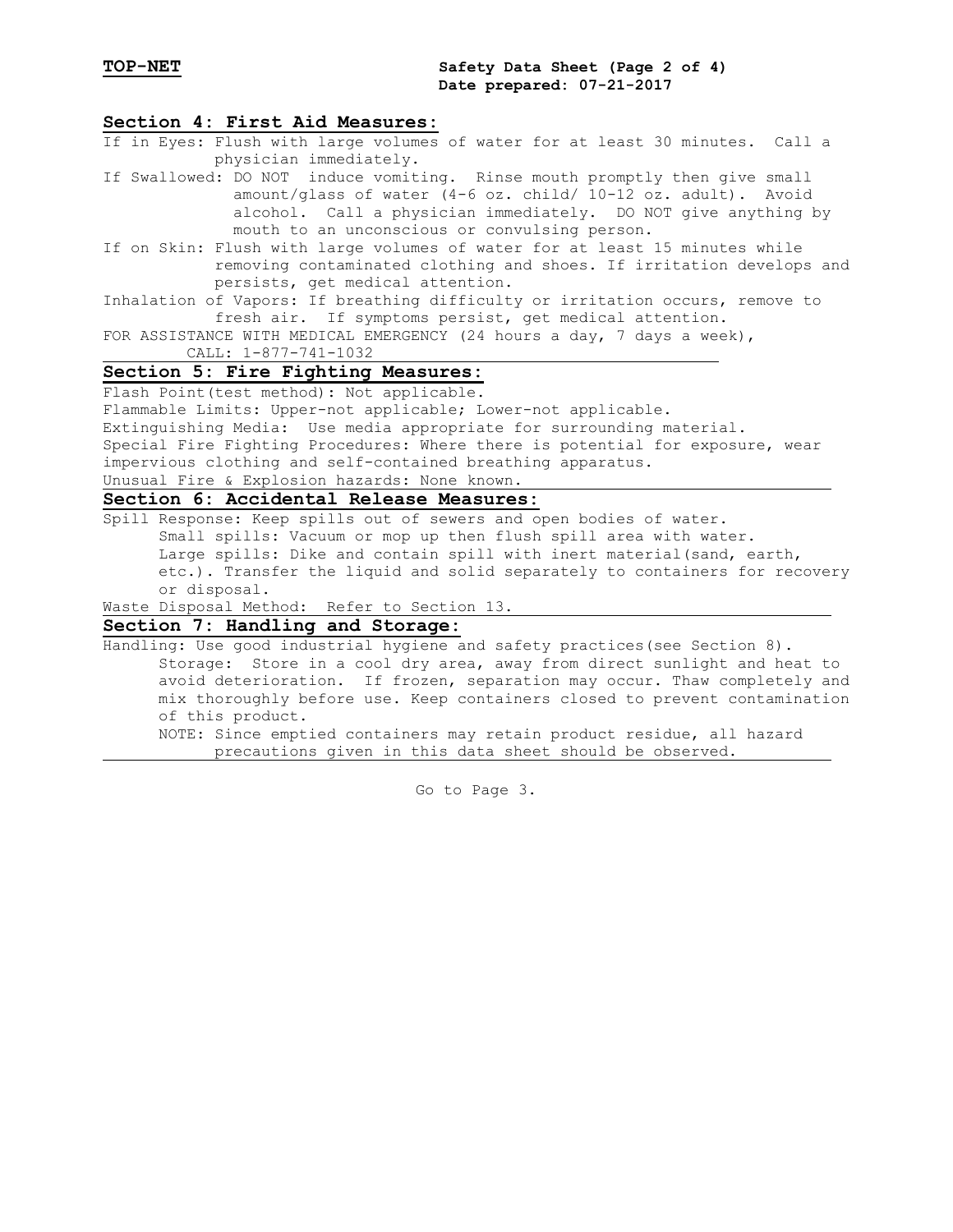#### **Section 8: Exposure Controls / Personal Protection:**

These recommendations provide general guidance for handling this product. Because specific work environments and material handling practices vary, safety procedures should be developed by the user(s) of this product. Consult with the manufacturer or supplier of your safety equipment in order to determine the specific type of equipment appropriate for your use/application of this product. Exposure Guidelines: Exposure limits for this product: None have been established. Exposure limits for components of this product: Nitric Acid: OSHA PEL: 5mg/m3, TWA ACGIH TLV: 5mg/m3, TWA ACGIH TLV: 10mg/m3, STEL Phosphoric Acid: OSHA PEL: 1mg/m3, TWA ACGIH TLV: 1mg/m3, TWA ACGIH TLV: 3mg/m3, STEL Eye Protection: Safety glasses, goggles, or face shield based on anticipated exposure. Skin Protection: Gloves and protective clothing/equipment as necessary to avoid contact. Both durability and resistance to permeation must be considered. Respiratory Protection: Use NIOSH/MSHA approved respiratory protection equipment based on actual or potential airborne concentrations. See previous paragraph in this section concerning exposure limits. Ventilation: Use local exhaust ventilation or other engineering controls to keep airborne levels below recommended exposure limits. **Section 9: Physical and Chemical Properties:** Appearance: Clear red liquid. Odor: Mild acid. pH: 1.5 (1% aqueous solution) Viscosity at 25°C: None established. Specific Gravity at  $25^{\circ}$ C(water=1): 1.4 Density(powder products): Not applicable. Solubility in Water: Complete at recommended use dilutions. Percent Volatile by Weight: None established. Boiling Point: None established. Evaporation Rate(butyl acetate=1): None established. Vapor Pressure (mm Hg.): None established. Note: The above properties are typical values and are not to be construed as a guaranteed analysis for any specific lot or as specifications for the product. **Section 10: Stability and Reactivity:** Stability: Stable. Hazardous Polymerization: Will not occur. Incompatibility: May react vigorously with combustible or readily oxidizable materials, organic solvents, metal powders, carbides, cyanides, sulfides, alkalies, and chlorinated products. Hazardous Decomposition Products: Toxic oxides of nitrogen. **Section 11: Toxicological Information:** No studies have been conducted with this material.